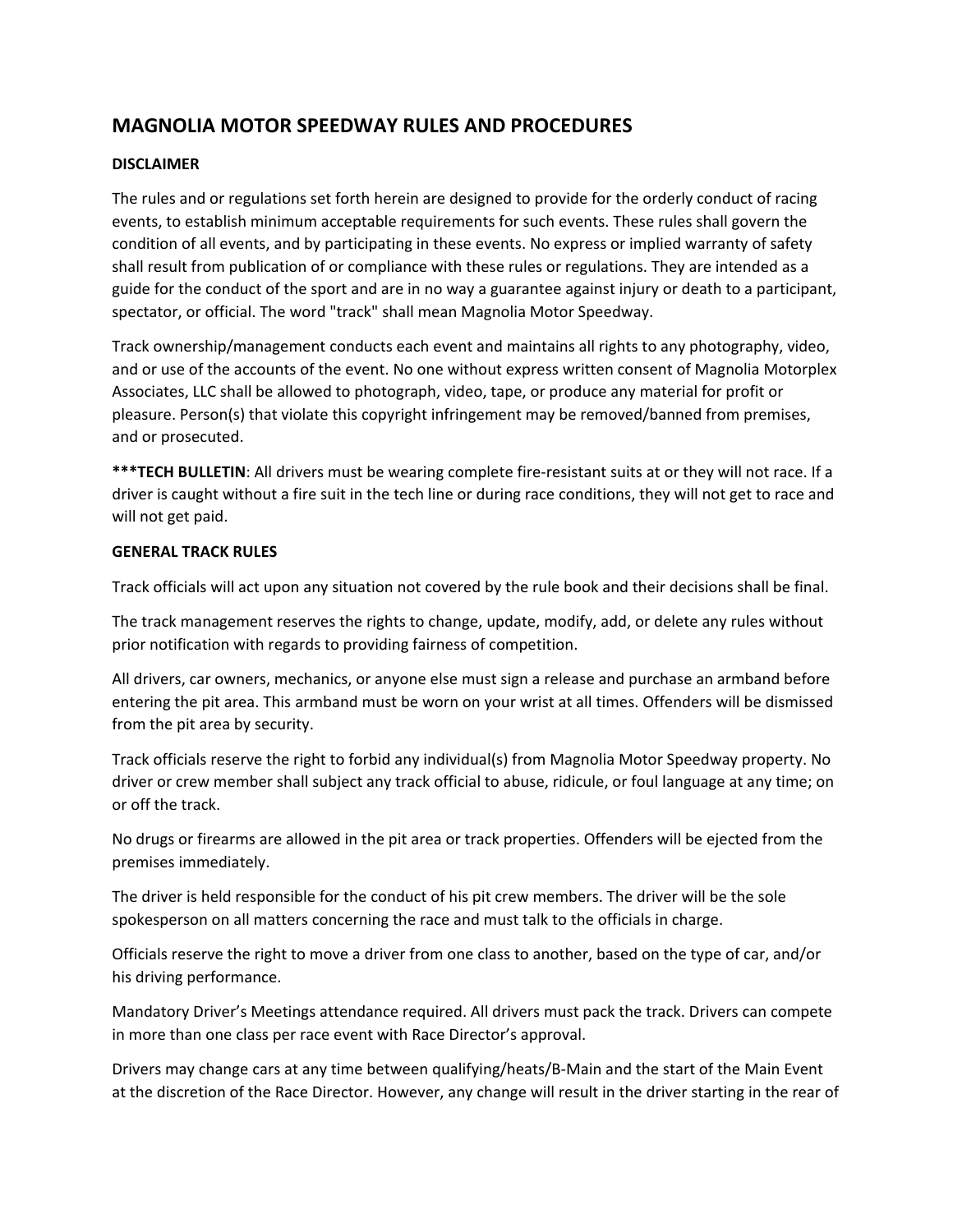his heat race, B‐Main or Main Event. It is the driver's responsibility to notify track officials of any desired change.

Officials may inspect all participating racecars at any time.

If any unnecessary roughness on the track causes the race to be stopped, the persons involved may be sent to the pits, sent to the rear of the race field, or disqualified.

No nitrous oxide in any class.

Track officials reserve the right to change any car number to avoid duplication.

Only drivers can sign for/collect nightly winnings.

No payment will be made until the Race Director approves the finishing order.

Toe hook/chain is mandatory for the front and rear of all cars. This will speed up the tow time, in order for the wrecker to get the track cleared and resume the race. There will be a one-week grace period.

ANY DRIVER AT ANY TIME DETERMINED TO HAVE SOFTENED OR CHEMICALLY ALTERED TIRES WILL BE DISQUALIFIED FROM THE REMAINDER OF THE EVENT. DRIVER AND/OR CAR OWNER MAY BE FINED UP TO \$500 PER TIRE, AND COULD BE SUSPENDED, AT RACE DIRECTOR DISCRETION. DRIVER AND/OR OWNER WILL NOTIFIED IN WRITING OF DECISION, ALL DECISION'S ARE FINAL.

We will use a sniffer to determine if the tire has been chemically altered. If the sniffer deem the tire or tires are illegal you will be disqualified from that event, losing all winnings and points. WE WILL GO BY THE SNIFFER.

# **SAFETY**

Cars entering and exiting the pits must travel at a slow, safe rate of speed.

All drivers must wear a certified full‐coverage crash helmet.

Complete fire‐resistant suits are highly recommended for all drivers.

It is recommended that all entrants have a fully charged fire extinguisher in their cars at all times.

All weights must be securely mounted inside or on the frame of the car.

All cars must have a safety loop on the drive shaft at front.

A safety net on the window is recommended, and three (3) bars in the front of the steering wheel are recommended. All safety nets must have a top quick release.

Roll cage required.

Safety racing belt and shoulder harness is mandatory on all cars.

Gas tanks or fuel cells may be relocated for safety in all classes. Fuel cells are recommended in all classes.

No one but track officials and emergency crew is allowed on the track during yellow or red flag periods. This is for your safety only. Only authorized personnel are allowed on the track or in the infield.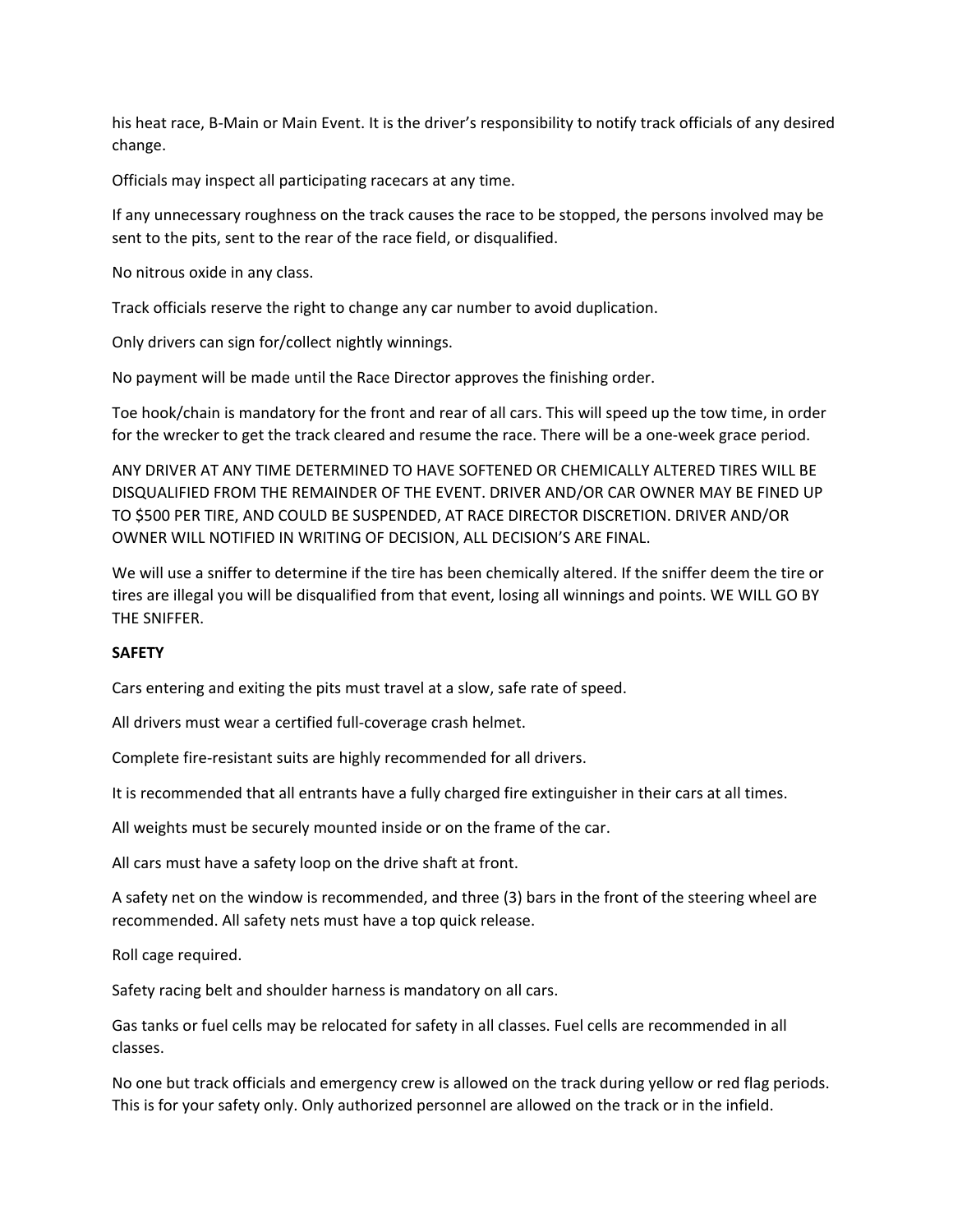### **RACE PROCEDURES**

It will be the driver's responsibility to be lined up prior to the start of the race in the staging area. If the car is not on the track after one (1) pace lap, it will start at the rear of the line‐up. Line‐ups will be posted at specified areas in the pits.

Courtesy laps may be allowed based on Race Director's discretion.

Any driver that stops his car on the track to argue or otherwise delay or disrupt the race maybe disqualified and fined.

Cars in all classes that start the races on the front row will have two (2) chances for a green flag start. After two (2) false starts, both cars may be moved back one row. Exceptions may be used if cars in the field are out of position or if any unsafe conditions exist on the track. (1) One chance rule may be invoked.

Any Driver who comes to a stop during the first lap, and in the opinion of the Officials, has done so deliberately to cause a re‐start, will be put to the rear before the race is restarted. Any driver who spins out unassisted on the initial start will be put to the rear before the race is restarted.

In the event of either a Caution or a Red Flag, after one (1) lap has been scored, any car that goes into the Pits will rejoin the Field at the rear. In the event of a Caution or a Red Flag on the starting lap, Drivers may enter the pits for repair, and assume their original grid positions, provided that they have regained the Track before the one to go signal has been given. In all cases, either starts or restarts, if the one lap to go signal has been given, those rejoining after the signal must join the Field at the rear.

Field line up will revert to last completed and scored lap order after a red or yellow flag.

Lapped cars will be placed at the tail end of the lineup.

Any car, which causes a caution flag two (2) times in any race (heat or feature), will be warned with a black flag. The driver will be disqualified from the race after causing three (3) cautions. A two (2) caution disqualification rule may be invoked for special events, at Race Director's discretion. Race Director may invoke one (1) caution rule anytime deemed necessary.

Race Director reserves the right to conclude a race at any time. Race Director has the right to invoke time limits for all events at any time. Race Director reserves the right to shorten or lengthen number of laps scheduled for heat and/or feature events at any time.

Any driver who does not obey the flag rules may be disqualified.

Drawing determines you're starting position for the heat race or feature event. How you finish the heat race, determines your start position for the feature race. Track reserves right to have drawing for field inversion. Track has authority to handicap previous week's winner's starting position in feature event. Drivers that win 2 features in a row or more may be required to start at the rear of the last heat for the driver's respective class, the following event.

Championship races: Track may change regular format (qualifications and number of laps) for Championship races. Track may award double points for Championship events.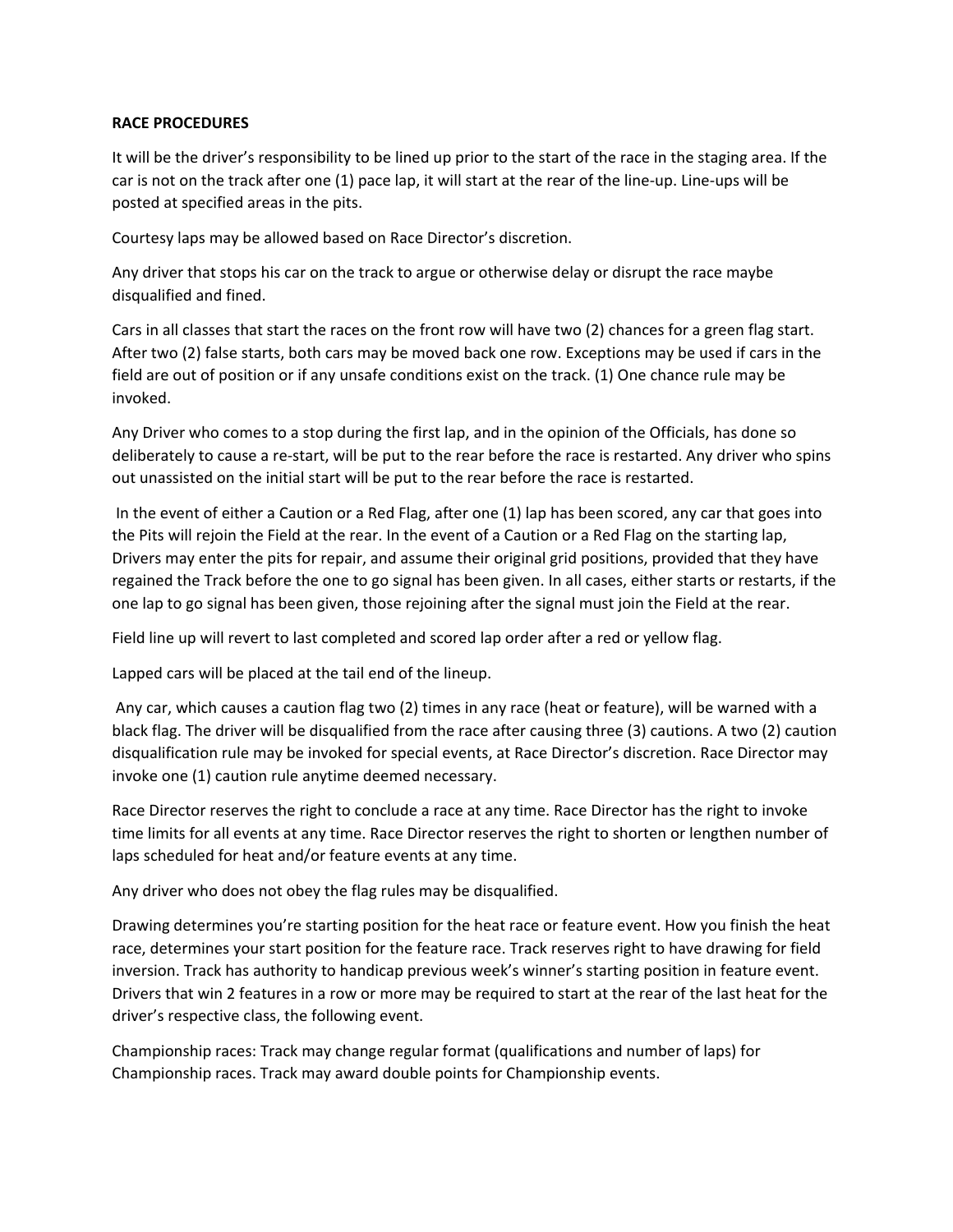No work allowed on cars by unauthorized individuals on track during a caution flag. No work will be done on cars during red flags. During a yellow flag caution, a car may stop at The Body Shop for track officials to check car damage. If help is needed, the track workers will render that help. No one is allowed beyond the fence at turn #3 or turn #4. If ANY team helper/ crew chief, etc. is caught beyond this point, the driver of the car is responsible and may be disqualified.

On single file restart, the lead car fires at cone ‐no passing before the cone. Drivers passing before the cone may be disqualified, placed one lap down, or placed to the end of the field based on Race Directors discretion. The flagman starts the race at the cone on double file starts. Race Director reserves the right to use double file restarts at any time, for any class.

Slower cars given the "move over" flag must move out of the preferred racing groove or hold line.

Top three (3) cars must weigh immediately after heat and/or feature event. Exceptions will be stated for special events. 10‐pound scale variance allowed.

# **PROTEST RULES**

NO equipment will be considered approved by reason of having passed through inspection unobserved.

If at any time, there is a doubt about a part being legal for competition. YOU must prove to officials that the protested part is legal.

Technical protests will be made after the feature event only. Only a participant in the said race may file a technical protest. All protests must be filed immediately after the event finish. Protest must be filed in the infield and required cash for protest presented before car leaves and to goes to pit area. Once car goes leaves perimeter of track, they are ineligible to file protest. Protest must be made in writing with SPECIFIC protest issues described. Inspection shall begin within 30 minutes after the protest has been filed, or the protested car/participant will be disqualified. Failure or refusal to tear down will result in immediate disqualification and forfeiture of all prize money, awards, and points for that event.

Only cars that finish on the lead lap and in the top 5 are allowed to protest. No spite protests.

Drivers may only protest cars that finish in FRONT of them. No reverse protests allowed. Drivers are allowed one (1) attempted and/or executed technical protest per year.

Any visual protest must be made before qualifying or heat races. Visual protest must be made in writing with SPECIFIC protest issues described. Any visual protest is \$25 cash on EACH item that is a visual protest.

Each separate technical protest must be accompanied by a \$250 cash protest fee for the top of the engine (heads, carburetor, bore and stroke, etc.) and/or a \$250 cash fee for the bottom of the engine (rods, crankshaft, etc.) \$500 cash protest fee for complete tear down. All technical protests accompanied by \$250.00 cash with disbursement of \$200.00 to the protest winner and \$50 to the track. All technical protests accompanied by \$500 cash with disbursement of \$400 to the protest winner and \$100 to the track. Track retainage of the protest fee will go to the speedway, regardless of the protest outcome. The only individuals allowed examining engine or parts protested is the driver being protested, the driver protesting, and the Technical Inspector. The Technical Inspector's decision is final.

Track officials reserve the right to tech, spot check, or examine cars at any time.